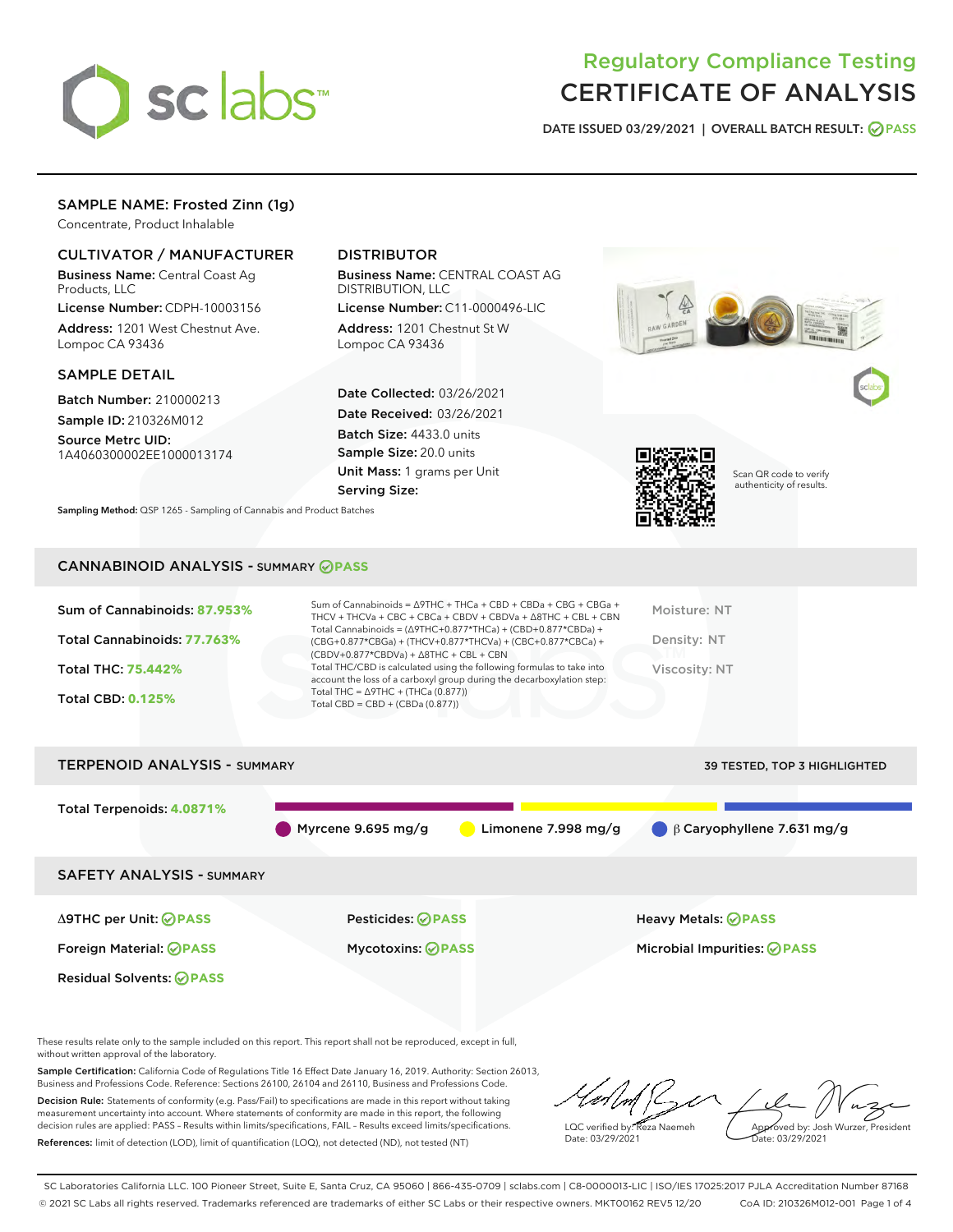



FROSTED ZINN (1G) | DATE ISSUED 03/29/2021 | OVERALL BATCH RESULT: @ PASS

## CANNABINOID TEST RESULTS - 03/27/2021 2 PASS

Tested by high-performance liquid chromatography with diode-array detection (HPLC-DAD). **Method:** QSP 1157 - Analysis of Cannabinoids by HPLC-DAD

#### TOTAL CANNABINOIDS: **77.763%**

Total Cannabinoids (Total THC) + (Total CBD) + (Total CBG) + (Total THCV) + (Total CBC) + (Total CBDV) + ∆8THC + CBL + CBN

TOTAL THC: **75.442%** Total THC (∆9THC+0.877\*THCa)

TOTAL CBD: **0.125%**

Total CBD (CBD+0.877\*CBDa)

TOTAL CBG: 1.12% Total CBG (CBG+0.877\*CBGa)

TOTAL THCV: 0.464% Total THCV (THCV+0.877\*THCVa)

TOTAL CBC: 0.612% Total CBC (CBC+0.877\*CBCa)

TOTAL CBDV: ND Total CBDV (CBDV+0.877\*CBDVa)

| <b>COMPOUND</b>  | LOD/LOQ<br>(mg/g)          | <b>MEASUREMENT</b><br><b>UNCERTAINTY</b><br>(mg/g) | <b>RESULT</b><br>(mg/g) | <b>RESULT</b><br>(%) |
|------------------|----------------------------|----------------------------------------------------|-------------------------|----------------------|
| <b>THCa</b>      | 0.05/0.14                  | ±20.717                                            | 806.11                  | 80.611               |
| Δ9THC            | 0.06 / 0.26                | ±1.633                                             | 47.46                   | 4.746                |
| <b>CBGa</b>      | 0.1/0.2                    | ±0.50                                              | 9.6                     | 0.96                 |
| <b>CBCa</b>      | 0.07 / 0.28                | ±0.313                                             | 6.41                    | 0.641                |
| <b>THCVa</b>     | 0.07/0.20                  | ±0.214                                             | 4.49                    | 0.449                |
| <b>CBG</b>       | 0.06/0.19                  | ±0.112                                             | 2.83                    | 0.283                |
| <b>CBDa</b>      | 0.02/0.19                  | ±0.042                                             | 1.43                    | 0.143                |
| <b>THCV</b>      | 0.1/0.2                    | ±0.03                                              | 0.7                     | 0.07                 |
| <b>CBC</b>       | 0.2 / 0.5                  | ±0.01                                              | 0.5                     | 0.05                 |
| <b>CBN</b>       | 0.1/0.3                    | N/A                                                | $<$ LOQ                 | $<$ LOQ              |
| $\triangle$ 8THC | 0.1 / 0.4                  | N/A                                                | <b>ND</b>               | <b>ND</b>            |
| <b>CBD</b>       | 0.07/0.29                  | N/A                                                | <b>ND</b>               | <b>ND</b>            |
| <b>CBDV</b>      | 0.04 / 0.15                | N/A                                                | <b>ND</b>               | <b>ND</b>            |
| <b>CBDVa</b>     | 0.03 / 0.53                | N/A                                                | <b>ND</b>               | <b>ND</b>            |
| <b>CBL</b>       | 0.06 / 0.24                | N/A                                                | <b>ND</b>               | <b>ND</b>            |
|                  | <b>SUM OF CANNABINOIDS</b> |                                                    | 879.53 mg/g             | 87.953%              |

#### **UNIT MASS: 1 grams per Unit**

| ∆9THC per Unit                         | 1120 per-package limit | <b>PASS</b><br>47.46 mg/unit |
|----------------------------------------|------------------------|------------------------------|
| <b>Total THC per Unit</b>              |                        | 754.42 mg/unit               |
| <b>CBD per Unit</b>                    |                        | <b>ND</b>                    |
| <b>Total CBD per Unit</b>              |                        | $1.25$ mg/unit               |
| <b>Sum of Cannabinoids</b><br>per Unit |                        | 879.53 mg/unit               |
| <b>Total Cannabinoids</b><br>per Unit  |                        | 777.63 mg/unit               |
| <b>MOISTURE TEST RESULT</b>            | DENSITY TEST RESULT    | <b>VISCOSITY TEST RESULT</b> |

Not Tested

**MOISTURE TEST RESULT**

Not Tested

Not Tested

## TERPENOID TEST RESULTS - 03/28/2021

Terpene analysis utilizing gas chromatography-flame ionization detection (GC-FID). **Method:** QSP 1192 - Analysis of Terpenoids by GC-FID

| <b>COMPOUND</b>         | LOD/LOQ<br>(mg/g) | <b>MEASUREMENT</b><br><b>UNCERTAINTY</b><br>(mg/g) | <b>RESULT</b><br>(mg/g)                         | <b>RESULT</b><br>$(\%)$ |
|-------------------------|-------------------|----------------------------------------------------|-------------------------------------------------|-------------------------|
| <b>Myrcene</b>          | 0.008 / 0.025     | ±0.1251                                            | 9.695                                           | 0.9695                  |
| Limonene                | 0.005 / 0.016     | ±0.1144                                            | 7.998                                           | 0.7998                  |
| $\beta$ Caryophyllene   | 0.004 / 0.012     | ±0.2717                                            | 7.631                                           | 0.7631                  |
| Linalool                | 0.009 / 0.032     | ±0.0962                                            | 2.531                                           | 0.2531                  |
| $\alpha$ Humulene       | 0.009/0.029       | ±0.0739                                            | 2.301                                           | 0.2301                  |
| trans-ß-Farnesene       | 0.008 / 0.025     | ±0.0507                                            | 1.429                                           | 0.1429                  |
| Terpinolene             | 0.008 / 0.026     | ±0.0286                                            | 1.393                                           | 0.1393                  |
| $\beta$ Pinene          | 0.004 / 0.014     | ±0.0155                                            | 1.344                                           | 0.1344                  |
| $\alpha$ Pinene         | 0.005 / 0.017     | ±0.0102                                            | 1.191                                           | 0.1191                  |
| Terpineol               | 0.016 / 0.055     | ±0.0507                                            | 0.825                                           | 0.0825                  |
| Guaiol                  | 0.009 / 0.030     | ±0.0373                                            | 0.791                                           | 0.0791                  |
| Fenchol                 | 0.010 / 0.034     | ±0.0287                                            | 0.741                                           | 0.0741                  |
| $\alpha$ Bisabolol      | 0.008 / 0.026     | ±0.0347                                            | 0.649                                           | 0.0649                  |
| <b>Nerolidol</b>        | 0.009 / 0.028     | ±0.0373                                            | 0.593                                           | 0.0593                  |
| Caryophyllene<br>Oxide  | 0.010 / 0.033     | ±0.0266                                            | 0.579                                           | 0.0579                  |
| Ocimene                 | 0.011 / 0.038     | ±0.0182                                            | 0.566                                           | 0.0566                  |
| <b>Borneol</b>          | 0.005 / 0.016     | ±0.0076                                            | 0.182                                           | 0.0182                  |
| Camphene                | 0.005 / 0.015     | ±0.0016                                            | 0.136                                           | 0.0136                  |
| Fenchone                | 0.009 / 0.028     | ±0.0029                                            | 0.098                                           | 0.0098                  |
| $\alpha$ Phellandrene   | 0.006 / 0.020     | ±0.0006                                            | 0.046                                           | 0.0046                  |
| $\alpha$ Terpinene      | 0.005 / 0.017     | ±0.0005                                            | 0.035                                           | 0.0035                  |
| Sabinene Hydrate        | 0.006 / 0.022     | ±0.0014                                            | 0.035                                           | 0.0035                  |
| $\gamma$ Terpinene      | 0.006 / 0.018     | ±0.0006                                            | 0.034                                           | 0.0034                  |
| 3 Carene                | 0.005 / 0.018     | ±0.0003                                            | 0.021                                           | 0.0021                  |
| Sabinene                | 0.004 / 0.014     | ±0.0002                                            | 0.017                                           | 0.0017                  |
| Citronellol             | 0.003 / 0.010     | ±0.0005                                            | 0.010                                           | 0.0010                  |
| Nerol                   | 0.003 / 0.011     | N/A                                                | <loq< th=""><th><loq< th=""></loq<></th></loq<> | <loq< th=""></loq<>     |
| p-Cymene                | 0.005 / 0.016     | N/A                                                | <b>ND</b>                                       | <b>ND</b>               |
| Eucalyptol              | 0.006 / 0.018     | N/A                                                | <b>ND</b>                                       | ND                      |
| (-)-Isopulegol          | 0.005 / 0.016     | N/A                                                | <b>ND</b>                                       | <b>ND</b>               |
| Camphor                 | 0.006 / 0.019     | N/A                                                | ND                                              | ND                      |
| Isoborneol              | 0.004 / 0.012     | N/A                                                | ND                                              | ND                      |
| Menthol                 | 0.008 / 0.025     | N/A                                                | ND                                              | <b>ND</b>               |
| R-(+)-Pulegone          | 0.003 / 0.011     | N/A                                                | ND                                              | ND                      |
| Geraniol                | 0.002 / 0.007     | N/A                                                | ND                                              | ND                      |
| <b>Geranyl Acetate</b>  | 0.004 / 0.014     | N/A                                                | ND                                              | ND                      |
| $\alpha$ Cedrene        | 0.005 / 0.016     | N/A                                                | <b>ND</b>                                       | <b>ND</b>               |
| Valencene               | 0.009 / 0.030     | N/A                                                | ND                                              | ND                      |
| Cedrol                  | 0.008 / 0.027     | N/A                                                | ND                                              | ND                      |
| <b>TOTAL TERPENOIDS</b> |                   |                                                    | 40.871 mg/g                                     | 4.0871%                 |

SC Laboratories California LLC. 100 Pioneer Street, Suite E, Santa Cruz, CA 95060 | 866-435-0709 | sclabs.com | C8-0000013-LIC | ISO/IES 17025:2017 PJLA Accreditation Number 87168 © 2021 SC Labs all rights reserved. Trademarks referenced are trademarks of either SC Labs or their respective owners. MKT00162 REV5 12/20 CoA ID: 210326M012-001 Page 2 of 4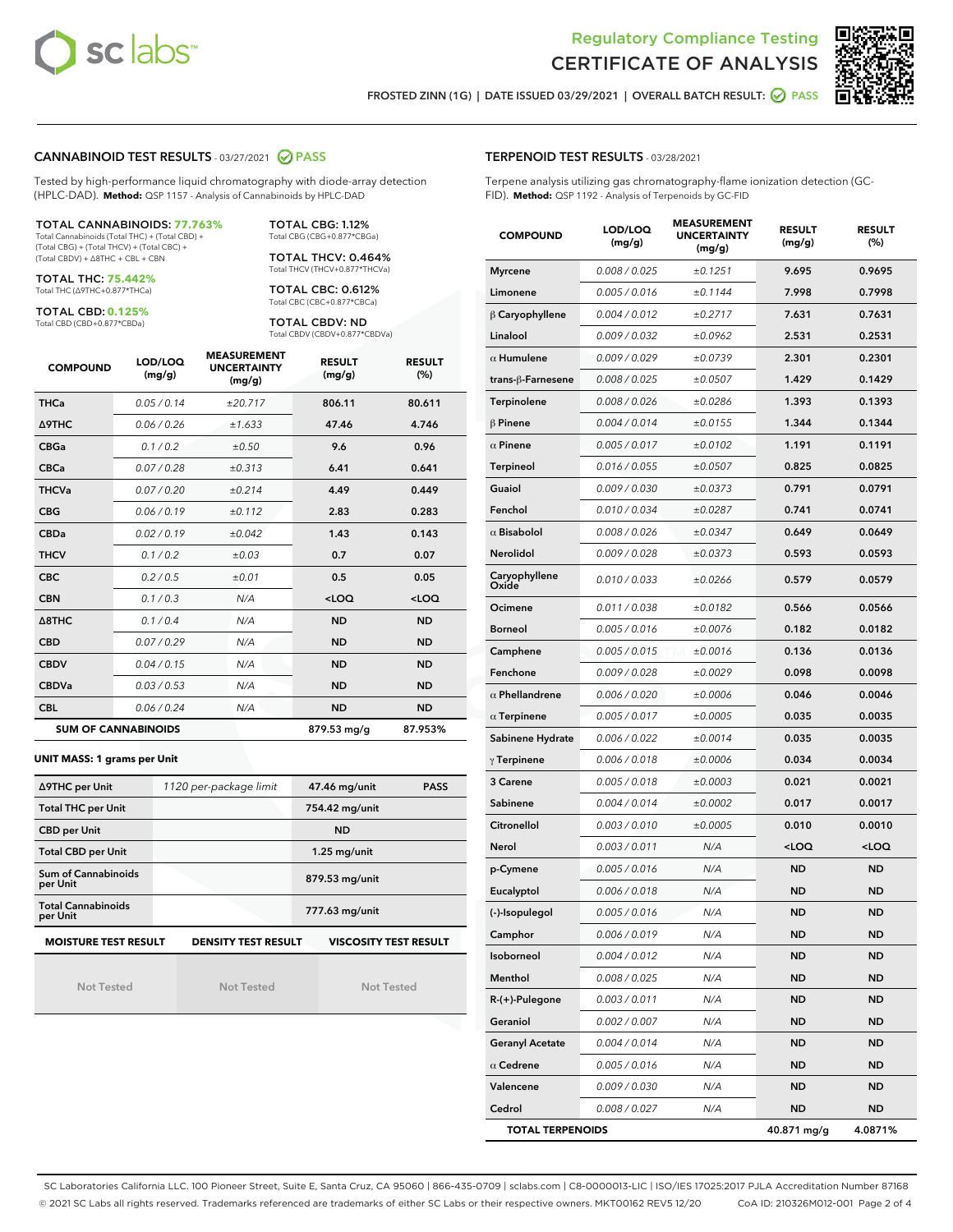



FROSTED ZINN (1G) | DATE ISSUED 03/29/2021 | OVERALL BATCH RESULT:  $\bigcirc$  PASS

## CATEGORY 1 PESTICIDE TEST RESULTS - 03/28/2021 2 PASS

Pesticide and plant growth regulator analysis utilizing high-performance liquid chromatography-mass spectrometry (HPLC-MS) or gas chromatography-mass spectrometry (GC-MS). \*GC-MS utilized where indicated. **Method:** QSP 1212 - Analysis of Pesticides and Mycotoxins by LC-MS or QSP 1213 - Analysis of Pesticides by GC-MS

| 0.03 / 0.08<br><b>ND</b><br><b>PASS</b><br>Aldicarb<br>$\ge$ LOD<br>N/A<br>Carbofuran<br>0.02 / 0.05<br>$\ge$ LOD<br>N/A<br><b>ND</b><br><b>PASS</b><br>Chlordane*<br>0.03 / 0.08<br>$\ge$ LOD<br>N/A<br><b>ND</b><br><b>PASS</b><br>Chlorfenapyr*<br>0.03/0.10<br>$\ge$ LOD<br>N/A<br><b>ND</b><br><b>PASS</b><br>Chlorpyrifos<br>0.02 / 0.06<br>N/A<br><b>ND</b><br><b>PASS</b><br>$\ge$ LOD<br>Coumaphos<br>0.02 / 0.07<br>N/A<br><b>ND</b><br><b>PASS</b><br>$\ge$ LOD<br>Daminozide<br>0.02 / 0.07<br>N/A<br><b>ND</b><br><b>PASS</b><br>$\ge$ LOD<br><b>DDVP</b><br>0.03/0.09<br>$>$ LOD<br>N/A<br><b>ND</b><br><b>PASS</b><br>(Dichlorvos)<br>Dimethoate<br>0.03 / 0.08<br>$\ge$ LOD<br><b>ND</b><br><b>PASS</b><br>N/A<br>0.03/0.10<br>N/A<br><b>ND</b><br><b>PASS</b><br>Ethoprop(hos)<br>$>$ LOD<br>0.02 / 0.06<br>N/A<br><b>ND</b><br><b>PASS</b><br>$\ge$ LOD<br>Etofenprox<br>Fenoxycarb<br>0.03 / 0.08<br>$\ge$ LOD<br>N/A<br><b>ND</b><br><b>PASS</b><br>0.03 / 0.08<br>$\ge$ LOD<br>N/A<br><b>ND</b><br><b>PASS</b><br>Fipronil<br>Imazalil<br>0.02 / 0.06<br>$>$ LOD<br>N/A<br><b>ND</b><br><b>PASS</b><br><b>Methiocarb</b><br>0.02 / 0.07<br>$\ge$ LOD<br>N/A<br><b>ND</b><br><b>PASS</b><br>Methyl<br>0.03/0.10<br>N/A<br><b>ND</b><br><b>PASS</b><br>$\ge$ LOD<br>parathion<br>0.03/0.09<br><b>Mevinphos</b><br>$\ge$ LOD<br>N/A<br><b>ND</b><br><b>PASS</b><br>Paclobutrazol<br>0.02 / 0.05<br>$>$ LOD<br>N/A<br><b>ND</b><br><b>PASS</b><br>0.03/0.09<br>N/A<br>$\ge$ LOD<br><b>ND</b><br><b>PASS</b><br>Propoxur<br>0.03 / 0.08<br><b>ND</b><br><b>PASS</b><br>Spiroxamine<br>$\ge$ LOD<br>N/A<br>Thiacloprid<br>0.03/0.10<br>$\ge$ LOD<br>N/A<br><b>ND</b><br><b>PASS</b> | <b>COMPOUND</b> | LOD/LOQ<br>$(\mu g/g)$ | <b>ACTION</b><br><b>LIMIT</b><br>$(\mu g/g)$ | <b>MEASUREMENT</b><br><b>UNCERTAINTY</b><br>$(\mu g/g)$ | <b>RESULT</b><br>$(\mu g/g)$ | <b>RESULT</b> |
|----------------------------------------------------------------------------------------------------------------------------------------------------------------------------------------------------------------------------------------------------------------------------------------------------------------------------------------------------------------------------------------------------------------------------------------------------------------------------------------------------------------------------------------------------------------------------------------------------------------------------------------------------------------------------------------------------------------------------------------------------------------------------------------------------------------------------------------------------------------------------------------------------------------------------------------------------------------------------------------------------------------------------------------------------------------------------------------------------------------------------------------------------------------------------------------------------------------------------------------------------------------------------------------------------------------------------------------------------------------------------------------------------------------------------------------------------------------------------------------------------------------------------------------------------------------------------------------------------------------------------------------------------------------------------------------------------|-----------------|------------------------|----------------------------------------------|---------------------------------------------------------|------------------------------|---------------|
|                                                                                                                                                                                                                                                                                                                                                                                                                                                                                                                                                                                                                                                                                                                                                                                                                                                                                                                                                                                                                                                                                                                                                                                                                                                                                                                                                                                                                                                                                                                                                                                                                                                                                                    |                 |                        |                                              |                                                         |                              |               |
|                                                                                                                                                                                                                                                                                                                                                                                                                                                                                                                                                                                                                                                                                                                                                                                                                                                                                                                                                                                                                                                                                                                                                                                                                                                                                                                                                                                                                                                                                                                                                                                                                                                                                                    |                 |                        |                                              |                                                         |                              |               |
|                                                                                                                                                                                                                                                                                                                                                                                                                                                                                                                                                                                                                                                                                                                                                                                                                                                                                                                                                                                                                                                                                                                                                                                                                                                                                                                                                                                                                                                                                                                                                                                                                                                                                                    |                 |                        |                                              |                                                         |                              |               |
|                                                                                                                                                                                                                                                                                                                                                                                                                                                                                                                                                                                                                                                                                                                                                                                                                                                                                                                                                                                                                                                                                                                                                                                                                                                                                                                                                                                                                                                                                                                                                                                                                                                                                                    |                 |                        |                                              |                                                         |                              |               |
|                                                                                                                                                                                                                                                                                                                                                                                                                                                                                                                                                                                                                                                                                                                                                                                                                                                                                                                                                                                                                                                                                                                                                                                                                                                                                                                                                                                                                                                                                                                                                                                                                                                                                                    |                 |                        |                                              |                                                         |                              |               |
|                                                                                                                                                                                                                                                                                                                                                                                                                                                                                                                                                                                                                                                                                                                                                                                                                                                                                                                                                                                                                                                                                                                                                                                                                                                                                                                                                                                                                                                                                                                                                                                                                                                                                                    |                 |                        |                                              |                                                         |                              |               |
|                                                                                                                                                                                                                                                                                                                                                                                                                                                                                                                                                                                                                                                                                                                                                                                                                                                                                                                                                                                                                                                                                                                                                                                                                                                                                                                                                                                                                                                                                                                                                                                                                                                                                                    |                 |                        |                                              |                                                         |                              |               |
|                                                                                                                                                                                                                                                                                                                                                                                                                                                                                                                                                                                                                                                                                                                                                                                                                                                                                                                                                                                                                                                                                                                                                                                                                                                                                                                                                                                                                                                                                                                                                                                                                                                                                                    |                 |                        |                                              |                                                         |                              |               |
|                                                                                                                                                                                                                                                                                                                                                                                                                                                                                                                                                                                                                                                                                                                                                                                                                                                                                                                                                                                                                                                                                                                                                                                                                                                                                                                                                                                                                                                                                                                                                                                                                                                                                                    |                 |                        |                                              |                                                         |                              |               |
|                                                                                                                                                                                                                                                                                                                                                                                                                                                                                                                                                                                                                                                                                                                                                                                                                                                                                                                                                                                                                                                                                                                                                                                                                                                                                                                                                                                                                                                                                                                                                                                                                                                                                                    |                 |                        |                                              |                                                         |                              |               |
|                                                                                                                                                                                                                                                                                                                                                                                                                                                                                                                                                                                                                                                                                                                                                                                                                                                                                                                                                                                                                                                                                                                                                                                                                                                                                                                                                                                                                                                                                                                                                                                                                                                                                                    |                 |                        |                                              |                                                         |                              |               |
|                                                                                                                                                                                                                                                                                                                                                                                                                                                                                                                                                                                                                                                                                                                                                                                                                                                                                                                                                                                                                                                                                                                                                                                                                                                                                                                                                                                                                                                                                                                                                                                                                                                                                                    |                 |                        |                                              |                                                         |                              |               |
|                                                                                                                                                                                                                                                                                                                                                                                                                                                                                                                                                                                                                                                                                                                                                                                                                                                                                                                                                                                                                                                                                                                                                                                                                                                                                                                                                                                                                                                                                                                                                                                                                                                                                                    |                 |                        |                                              |                                                         |                              |               |
|                                                                                                                                                                                                                                                                                                                                                                                                                                                                                                                                                                                                                                                                                                                                                                                                                                                                                                                                                                                                                                                                                                                                                                                                                                                                                                                                                                                                                                                                                                                                                                                                                                                                                                    |                 |                        |                                              |                                                         |                              |               |
|                                                                                                                                                                                                                                                                                                                                                                                                                                                                                                                                                                                                                                                                                                                                                                                                                                                                                                                                                                                                                                                                                                                                                                                                                                                                                                                                                                                                                                                                                                                                                                                                                                                                                                    |                 |                        |                                              |                                                         |                              |               |
|                                                                                                                                                                                                                                                                                                                                                                                                                                                                                                                                                                                                                                                                                                                                                                                                                                                                                                                                                                                                                                                                                                                                                                                                                                                                                                                                                                                                                                                                                                                                                                                                                                                                                                    |                 |                        |                                              |                                                         |                              |               |
|                                                                                                                                                                                                                                                                                                                                                                                                                                                                                                                                                                                                                                                                                                                                                                                                                                                                                                                                                                                                                                                                                                                                                                                                                                                                                                                                                                                                                                                                                                                                                                                                                                                                                                    |                 |                        |                                              |                                                         |                              |               |
|                                                                                                                                                                                                                                                                                                                                                                                                                                                                                                                                                                                                                                                                                                                                                                                                                                                                                                                                                                                                                                                                                                                                                                                                                                                                                                                                                                                                                                                                                                                                                                                                                                                                                                    |                 |                        |                                              |                                                         |                              |               |
|                                                                                                                                                                                                                                                                                                                                                                                                                                                                                                                                                                                                                                                                                                                                                                                                                                                                                                                                                                                                                                                                                                                                                                                                                                                                                                                                                                                                                                                                                                                                                                                                                                                                                                    |                 |                        |                                              |                                                         |                              |               |
|                                                                                                                                                                                                                                                                                                                                                                                                                                                                                                                                                                                                                                                                                                                                                                                                                                                                                                                                                                                                                                                                                                                                                                                                                                                                                                                                                                                                                                                                                                                                                                                                                                                                                                    |                 |                        |                                              |                                                         |                              |               |
|                                                                                                                                                                                                                                                                                                                                                                                                                                                                                                                                                                                                                                                                                                                                                                                                                                                                                                                                                                                                                                                                                                                                                                                                                                                                                                                                                                                                                                                                                                                                                                                                                                                                                                    |                 |                        |                                              |                                                         |                              |               |

### CATEGORY 2 PESTICIDE TEST RESULTS - 03/28/2021 @ PASS

| <b>COMPOUND</b>   | LOD/LOQ<br>$(\mu g/g)$ | <b>ACTION</b><br><b>LIMIT</b><br>$(\mu g/g)$ | <b>MEASUREMENT</b><br><b>UNCERTAINTY</b><br>$(\mu g/g)$ | <b>RESULT</b><br>$(\mu g/g)$ | <b>RESULT</b> |
|-------------------|------------------------|----------------------------------------------|---------------------------------------------------------|------------------------------|---------------|
| Abamectin         | 0.03/0.10              | 0.1                                          | N/A                                                     | <b>ND</b>                    | <b>PASS</b>   |
| Acephate          | 0.02/0.07              | 0.1                                          | N/A                                                     | <b>ND</b>                    | <b>PASS</b>   |
| Acequinocyl       | 0.02/0.07              | 0.1                                          | N/A                                                     | <b>ND</b>                    | <b>PASS</b>   |
| Acetamiprid       | 0.02/0.05              | 0.1                                          | N/A                                                     | <b>ND</b>                    | <b>PASS</b>   |
| Azoxystrobin      | 0.02/0.07              | 0.1                                          | N/A                                                     | <b>ND</b>                    | <b>PASS</b>   |
| <b>Bifenazate</b> | 0.01/0.04              | 0.1                                          | N/A                                                     | <b>ND</b>                    | <b>PASS</b>   |
| <b>Bifenthrin</b> | 0.02/0.05              | 3                                            | N/A                                                     | <b>ND</b>                    | <b>PASS</b>   |
| <b>Boscalid</b>   | 0.03/0.09              | 0.1                                          | N/A                                                     | <b>ND</b>                    | <b>PASS</b>   |

## CATEGORY 2 PESTICIDE TEST RESULTS - 03/28/2021 continued

| <b>COMPOUND</b>               | LOD/LOQ<br>(µg/g) | <b>ACTION</b><br>LIMIT<br>$(\mu g/g)$ | <b>MEASUREMENT</b><br><b>UNCERTAINTY</b><br>$(\mu g/g)$ | <b>RESULT</b><br>(µg/g) | <b>RESULT</b> |
|-------------------------------|-------------------|---------------------------------------|---------------------------------------------------------|-------------------------|---------------|
| Captan                        | 0.19/0.57         | 0.7                                   | N/A                                                     | <b>ND</b>               | <b>PASS</b>   |
| Carbaryl                      | 0.02 / 0.06       | 0.5                                   | N/A                                                     | <b>ND</b>               | <b>PASS</b>   |
| Chlorantranilip-<br>role      | 0.04 / 0.12       | 10                                    | N/A                                                     | <b>ND</b>               | <b>PASS</b>   |
| Clofentezine                  | 0.03 / 0.09       | 0.1                                   | N/A                                                     | <b>ND</b>               | <b>PASS</b>   |
| Cyfluthrin                    | 0.12 / 0.38       | $\overline{2}$                        | N/A                                                     | <b>ND</b>               | <b>PASS</b>   |
| Cypermethrin                  | 0.11 / 0.32       | 1                                     | N/A                                                     | <b>ND</b>               | <b>PASS</b>   |
| <b>Diazinon</b>               | 0.02 / 0.05       | 0.1                                   | N/A                                                     | <b>ND</b>               | <b>PASS</b>   |
| Dimethomorph                  | 0.03 / 0.09       | 2                                     | N/A                                                     | <b>ND</b>               | <b>PASS</b>   |
| Etoxazole                     | 0.02 / 0.06       | 0.1                                   | N/A                                                     | <b>ND</b>               | <b>PASS</b>   |
| Fenhexamid                    | 0.03 / 0.09       | 0.1                                   | N/A                                                     | <b>ND</b>               | <b>PASS</b>   |
| Fenpyroximate                 | 0.02 / 0.06       | 0.1                                   | N/A                                                     | <b>ND</b>               | <b>PASS</b>   |
| Flonicamid                    | 0.03 / 0.10       | 0.1                                   | N/A                                                     | <b>ND</b>               | <b>PASS</b>   |
| Fludioxonil                   | 0.03 / 0.10       | 0.1                                   | N/A                                                     | <b>ND</b>               | <b>PASS</b>   |
| Hexythiazox                   | 0.02 / 0.07       | 0.1                                   | N/A                                                     | <b>ND</b>               | <b>PASS</b>   |
| Imidacloprid                  | 0.04 / 0.11       | 5                                     | N/A                                                     | <b>ND</b>               | <b>PASS</b>   |
| Kresoxim-methyl               | 0.02 / 0.07       | 0.1                                   | N/A                                                     | <b>ND</b>               | <b>PASS</b>   |
| Malathion                     | 0.03 / 0.09       | 0.5                                   | N/A                                                     | <b>ND</b>               | <b>PASS</b>   |
| Metalaxyl                     | 0.02 / 0.07       | 2                                     | N/A                                                     | <b>ND</b>               | <b>PASS</b>   |
| Methomyl                      | 0.03 / 0.10       | 1                                     | N/A                                                     | <b>ND</b>               | <b>PASS</b>   |
| Myclobutanil                  | 0.03 / 0.09       | 0.1                                   | N/A                                                     | <b>ND</b>               | <b>PASS</b>   |
| Naled                         | 0.02 / 0.07       | 0.1                                   | N/A                                                     | <b>ND</b>               | <b>PASS</b>   |
| Oxamyl                        | 0.04 / 0.11       | 0.5                                   | N/A                                                     | <b>ND</b>               | <b>PASS</b>   |
| Pentachloronitro-<br>benzene* | 0.03 / 0.09       | 0.1                                   | N/A                                                     | <b>ND</b>               | <b>PASS</b>   |
| Permethrin                    | 0.04 / 0.12       | 0.5                                   | N/A                                                     | <b>ND</b>               | <b>PASS</b>   |
| Phosmet                       | 0.03/0.10         | 0.1                                   | N/A                                                     | <b>ND</b>               | <b>PASS</b>   |
| Piperonylbu-<br>toxide        | 0.02 / 0.07       | 3                                     | N/A                                                     | <b>ND</b>               | <b>PASS</b>   |
| Prallethrin                   | 0.03 / 0.08       | 0.1                                   | N/A                                                     | <b>ND</b>               | <b>PASS</b>   |
| Propiconazole                 | 0.02 / 0.07       | 0.1                                   | N/A                                                     | <b>ND</b>               | <b>PASS</b>   |
| Pyrethrins                    | 0.04 / 0.12       | 0.5                                   | N/A                                                     | ND                      | PASS          |
| Pyridaben                     | 0.02 / 0.07       | 0.1                                   | N/A                                                     | <b>ND</b>               | <b>PASS</b>   |
| Spinetoram                    | 0.02 / 0.07       | 0.1                                   | N/A                                                     | <b>ND</b>               | <b>PASS</b>   |
| Spinosad                      | 0.02 / 0.07       | 0.1                                   | N/A                                                     | <b>ND</b>               | <b>PASS</b>   |
| Spiromesifen                  | 0.02 / 0.05       | 0.1                                   | N/A                                                     | <b>ND</b>               | <b>PASS</b>   |
| Spirotetramat                 | 0.02 / 0.06       | 0.1                                   | N/A                                                     | <b>ND</b>               | <b>PASS</b>   |
| Tebuconazole                  | 0.02 / 0.07       | 0.1                                   | N/A                                                     | <b>ND</b>               | <b>PASS</b>   |
| Thiamethoxam                  | 0.03 / 0.10       | 5                                     | N/A                                                     | <b>ND</b>               | <b>PASS</b>   |
| Trifloxystrobin               | 0.03 / 0.08       | 0.1                                   | N/A                                                     | <b>ND</b>               | <b>PASS</b>   |